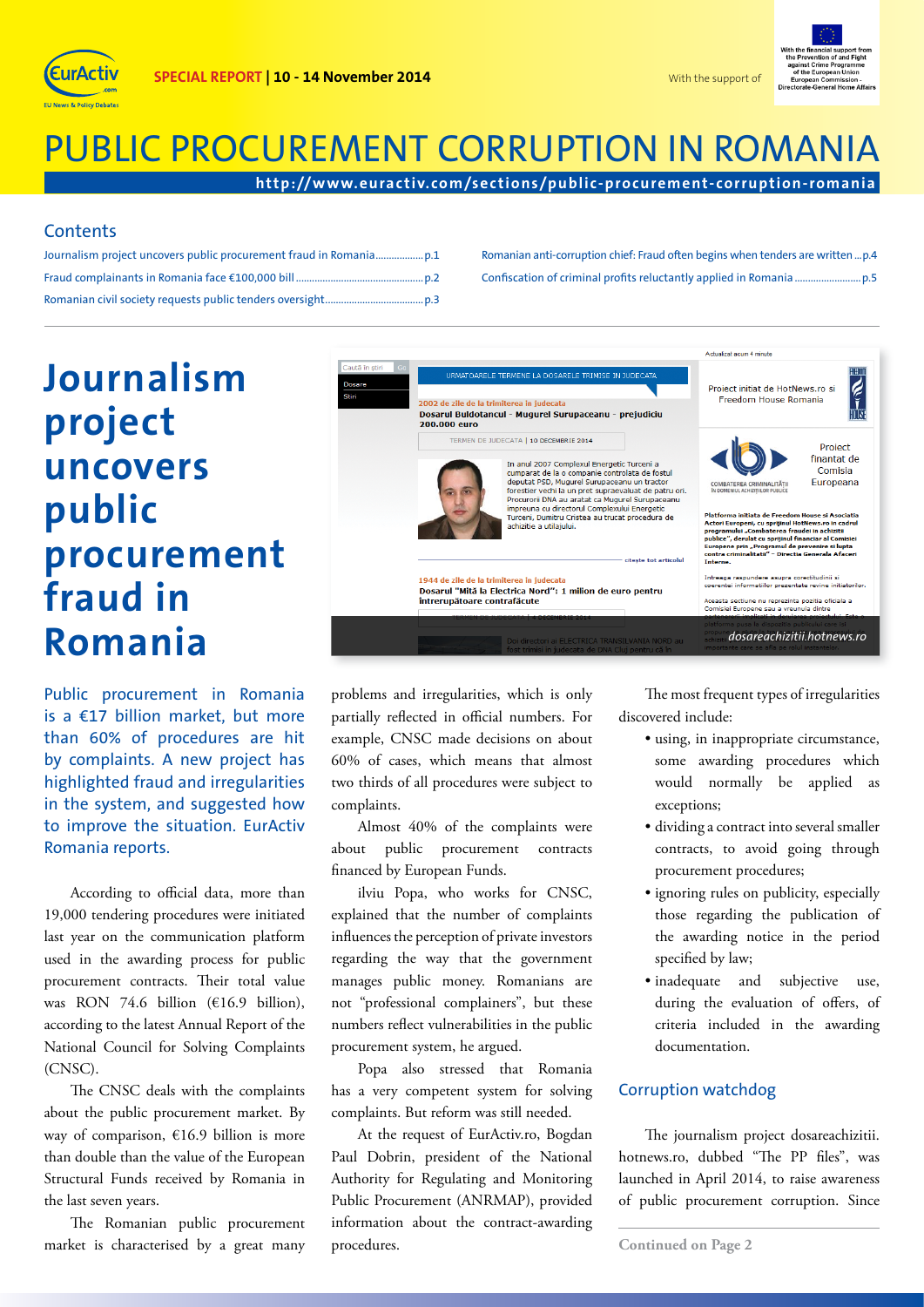#### **Continued from Page 1**

its launch, it has already had success. After it exposed an apparently illegal, restrictive qualification requirement in a tender document, the Education Ministry was forced to revise down figures by almost ten times.

The platform was launched as part of the project "Fighting Public Procurement Criminality. An Operational Approach", coordinated by Freedom House Romania Foundation, with important institutional partners in Romania, France and Germany.

It was developed in response to the

### **Fraud complainants in Romania face €100,000 bill**

Romanian public procurement legislation was modified significantly this year by the government, which introduced restrictive conditions for lodging a complaint against suspected fraud. EurActiv Romania reports.



The government adopted the extremely controversial "guarantee of good conduct" for submitting complaints in June. It stipulates two major conditions. A wouldbe complainant must pay a guarantee of 1% of the estimated value of the public

Romanian authorities' need to implement EU recommendations in the field of fighting public procurement fraud, such as those of Fighting Corruption in the EU and the Commission report under the Cooperation and Verification Mechanism (CVM) of 8 February 2012.

So far, 17 cases of fraud and corruption have been covered by the project's journalists, five of them having been closed after a final decision.

One case looks like a typical case of fraud by local authorities. Mircia Gutau, mayor of the city of Ramnicu Valcea, was

procurement, up to maximum of €100,000. The law also demands the complainant proves a "legitimate interest" in the process.

The government justified the decision by saying there were too many complaints for the National Council for Solving Complaints (NCSC) to handle efficiently. The government also referred to the need for immediate new measures to make the procedure for the award of public contracts smoother and to protect contracting authorities against the submission of unfair complaints.

Another argument used by the government was the alleged abusive exercise of some economic operators, who have tried to delay the conclusion of a contract by repeatedly challenging the award procedure, despite their inability to fulfill the public contract.

The law has been widely criticised and reported to the European Commission, which is analysing it.

Lawyers and even the NCSC - the public body in charge - declared the law might violate important constitutional rights, like the right to petition and to submit complaints.

Lorand Lehel Bogdan, the president of NCSC told EurActiv.ro that the decision was taken without proper analysis and without consulting the NCSO. The amount requested from complainants was too large and the law restricted the rights of smaller companies, he added.

In a specialised publication for the

sentenced to two-and-a-half years prison. He bought playground equipment in Bulgaria for €9,000 and re-sold it to the local authorities for €30,000.

Another case concerned a land swoop, which, according to the prosecution, will lose the Baneasa airport in Bucharest €4 million. The case, which dragged on from January 2008 to March 2013, ended with the acquittal of all the defendants.

The website also offers a full overview of the judicial process, and describes the tricks and loopholes help the defendants escape from justice.

procurement market, professor and lawyer Angelica Rosu argued that the new tough requirements could have violated the Romanian constitution and EU law, causing the state more problems than it solved.

Representatives from the National Public Procurement Experts Association (ANSA), and other lawyers, have debated the issue. They agree that access to justice is restricted by the price of the guarantee. SMEs also don't get the 50% discount they do in other similar legislation.

VassLawyers, a law firm representing several companies in the IT, construction, infrastructure, utilities, medical and defence sectors, as well as of a number of NGOs, last July lodged a complaint with the European Commission on the new legal provisions. They, "violate fundamental European principles regarding remedies in public procurement, such as the principles of effectiveness and comparability remedies, free access to remedies and to the free movement of goods and services."

According to VassLawyers' official statement, the complaint violates "fundamental European principles regarding remedies in public procurement, such as the principles of effectiveness and comparability remedies, free access to remedies and to the free movement of goods and services."

The Commission hasn't made its reaction public yet. It is highly likely that the next report under the Cooperation and Verification Mechanism (CVM), due in January 2015, will touch upon the issue.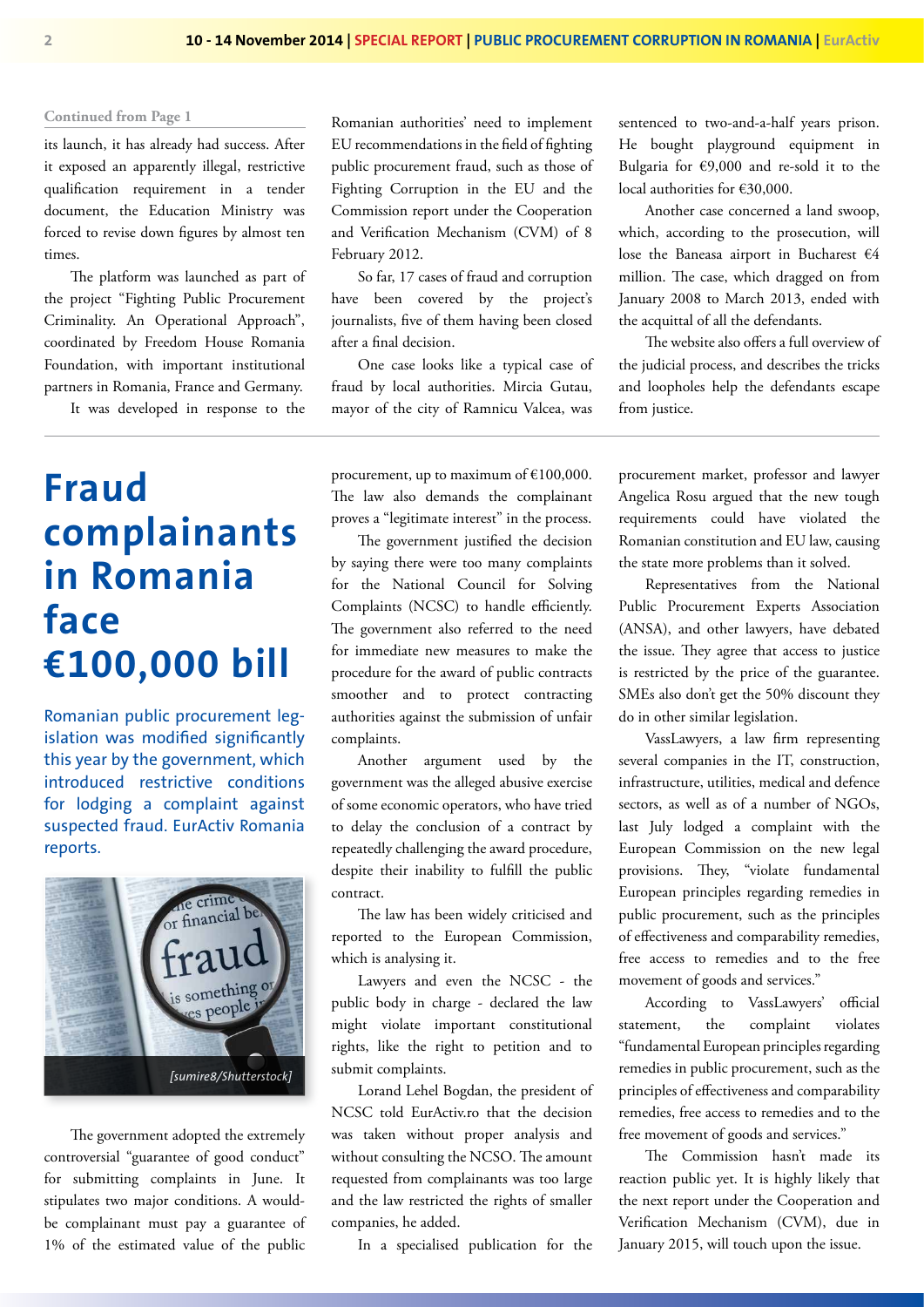### **Romanian civil society requests public tenders oversight**

Public procurement should be monitored in real time by civil society, in order to detect violations, the director of Freedom House Romania has recommended.



According to Cristina Guseth, director of Freedom House Romania, 80% of public procurement in the country is fraudulent, flawed or manipulated. She adds that the figure is more a perception than a result of measurement.

Guseth gave as an example the monitoring made by Freedom House with the Romanian Ministry of Education, where it was found that for the purchase of electronic textbooks, the turnover threshold of companies who could participate in the tender was set at excessively high levels, in order to make sure that specific companies would qualify.

Following the intervention by Freedom House and the press, the turnover thresholds have been reduced at one tenth of the initial figure.

Other monitored cases reveal the excessive length of the fraud lawsuits, but also shows samples of especially obvious forms of public funds theft, including not organizing tenders, a practice widely spread in previous years. The verdicts are still pending for a series of cases, in which consecutive postponements made the process take too long.

One of the cases has been delayed seven years. There have been 2518 days since the file Maria Lili Schutz, with an estimated prejudice of  $\epsilon$ 5 million, was sent to court. In December 2007, Schutz, a former county counsellor, was charged with having acquired two agriculture hothouses owned by the state, in Oradea and Codlea Brasov, at very low prices, in exchange for a large investment, which has never been made.

Another example: five and a half years (1994 days) have passed since file "Mugurel Surupaceanu" was sent to court". In 2007, the Turceni Energy Plant bought an old forest tractor at four times the normal price from a company controlled by the former national MP Mugurel Surupaceanu, the prejudice being estimated by the prosecutors at around €200.000.

"Romania is to be monitored to curb such anti-competitive practices", says Guseth, who made reference to an agreement between ANRMAP, Romania's Public Procurement Authority, and the country's Competition Council, to which civil society should be associated.

"As long as monitoring is made by the state, its credibility remains very low, because it would be similar to if I was monitoring myself and checking on me", she said.

In recent years, the European Commission Cooperation and Verification Mechanism reports (see background) and the 2014 Anti-corruption report applicable for the entire EU specify that fraud and conflict of interest mar Romania's public procurement procedures.

To respond to the challenge, Romania has put in place an information system which is now in its pilot phase and will be operational by mid-2015.

Called "Prevent", the system is designed to prevent conflicts of interest in real time, in all the phases of the procurement system.

Horia Georgescu, President of the National Integrity Agency (ANI) which together with ANRMAP is responsible for the project, told EurActiv Romania that all the civil servants involved in procurement procedures, and the management of European funds, will introduce relevant personal details in the electronic system, which will be integrated with the existing Electronic System for Public Procurement.

Civil servants will fill in a form with key information meant to track down any possible conflict of interests. The system will automatically analyse and detect the problems and issue on spot a warning to the contracting authorities.

Georgescu also mentioned that ANI will also publish online "in real time" statistical data related to the issued warnings and suspected irregularities.

He also said that the CVM mechanism has defined an important mission for Romanian authorities: to ensure the ex-ante control of activities with a high corruption potential, and that the "Prevent" system responded to this mission.

Maya Teodoriu, State Secretary at the Romania Ministry of Justice, said that "Prevent" was the most important response of the Romanian authorities to the European Commission reports.

Besides this initiative, the Ministry of Justice implemented a series of projects with European funds dedicated to the training of government employees and of the justice professionals in the area of discovering and treating fraud related to the public procurement system, Teodoriu said.

"In that sense, it was only natural for us to enter in partnership with civil society organisations, and I will mention the name of Freedom House Romania, for a program to the benefit of judges, prosecutors, policemen, experts, which I would call a success story, because it has put together the national experience with the good European practices and the perspective of European solutions to the problems", Teodoriu told EurActiv.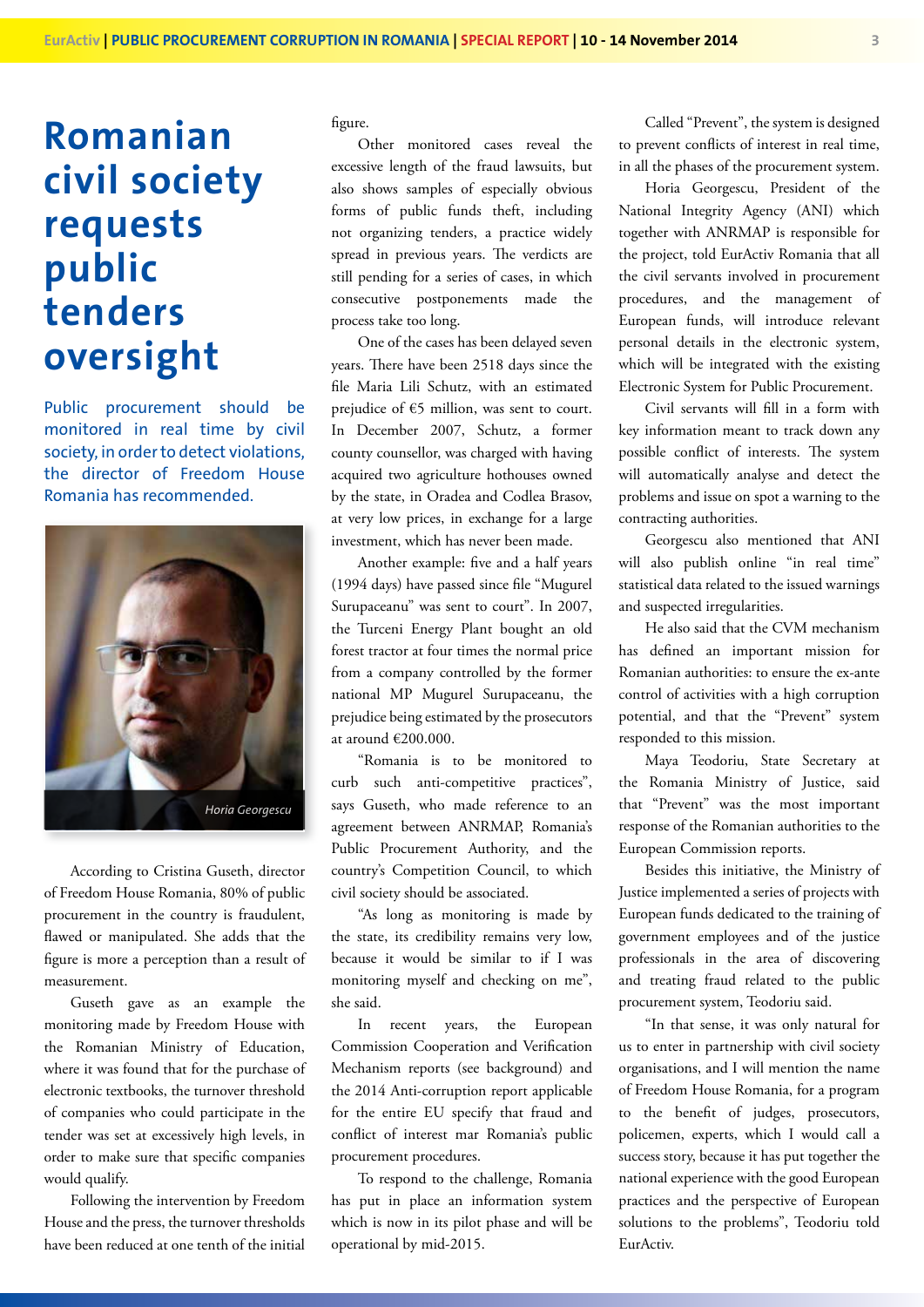## **Romanian anticorruption chief: Fraud often begins when tenders are written**

Often those who write the technical specifications of tenders play a key role in the corruption schemes for public procurement, the Chief Prosecutor of the Anti-Corruption Directorate of Romania (DNA) Laura Codruța Kövesi told EurActiv Romania.



*Laura Codruța Kövesi took the post of Chief Prosecutor of DNA in October 2006, being the first woman to be appointed at this post. At the age of 33 in 2006, she is also one of the youngest Prosecutors-General that Romania has had. Before her position as Prosecutor-General, Kövesi was the head of the Department of Investigation of Organized Crime and Terrorism Offences (DIICOT) branch in Sibiu County, responsible for the fight against organised crime and terrorism. She spoke to EurActiv Romania's Ioana Morovan and Ramona Diaconu.*

**In 2014, there were 568 cases of public procurement infringements in the public procurement registered at the DNA. In the same period of time, 93 persons were indicted in 17 of these cases. Are there any conclusions to be drawn on the basis of this statistic data? What is the typology of the public procurement investigations?**

Public procurement fraud is more frequent in the field of national funds, while the EU funds are better protected by the Law 78/2000 on preventing, discovering and sanctioning of corruption acts, which has specific provisions for most irregularities in that area. There is no such criminalization for national funds, so prosecutors usually use a very general text – the abuse in office, which doesn't cover all types of fraud.

Most often, the defrauding process is initiated in the phase of the estimation of the value of the contract to be awarded. For instance, due to a fraudulent agreement between the contracting authority and the company supposed to win the tender, complex and high-value works are mentioned in the general estimate of the call for services. Subsequently, the winner will bid these works to a very small value and submit a financial proposal considerably better than the other bidders, who will use market values. After awarding the contract, the authority will waive the high value works, and the winner will be able to finalize the contract at a profitable value.

#### **Could you give us some relevant examples of trends, compared to last year, regarding the evolution of corruption cases in the public procurements field?**

Fraud in the public procurement field has become more and more complex, and the defrauding mechanisms are even more sophisticated.

The moment when a fraud takes place has often switched from the phase of selecting the offer, to the phase of writing the technical specifications.

**What is new in the DNA's techniques and procedures linked to those files and the relevant legislative potential changes?**

The investigation of fraud committed in public procurements procedures exceeds "the borders" of the regulatory framework in this field. DNA aims at making a complex analysis of the phenomenon. This implies several elements. One is specific checks at the stage of granting the necessary funds for the procurement, that is, the budget justification, the funds granting, preventive control. A second element is specific checks linked to the granting procedures. And a third element are specific checks linked to the implementation of the contracts. This means analysis drawn up in the fields of accountancy and fiscal issues, products counterfeiting, evaluation of the movable and immovable goods, and last, but not least, verifying of the discipline and quality in the field of construction.

### **The number of cases involving public procurement fraud is not very high. What are the main reasons?**

We feel that more than 500 cases involving public procurement in less than a year is high enough for a structure with around 100 prosecutors, whose competence also involve other types of criminality, mainly high level corruption. You have to keep in mind that DNA's competence is limited to a specific number of cases, involving high level officials or significant damages, while all the other cases fall within the competence of the regular prosecutor's offices. More successful investigations would require more notifications form the regulating authorities. The contracting authorities also should conduct more internal checks in order to identify suspicions of fraud, otherwise it is difficult to expect prosecutors to identify by themselves all the irregularities.

**Continued on Page 5**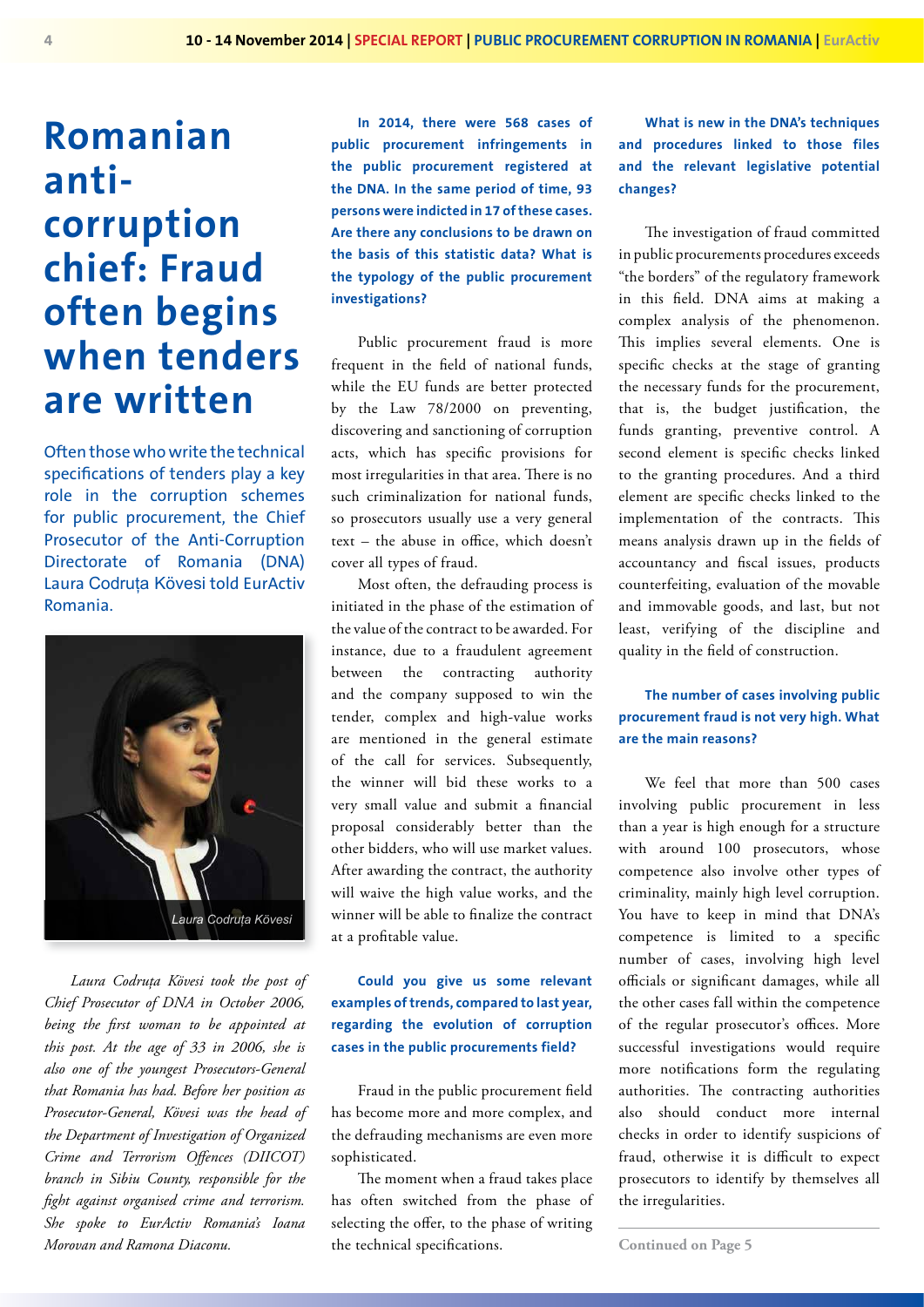**Continued from Page 4**

### **Shall the Law 78/2000 on preventing, discovering and sanctioning of corruption acts be extended to the field of the nationally funded procurements?**

DNA has repeatedly asked the Ministry of Justice to initiate a legislative amendment that would criminalize the most serious irregularities concerning public procurement in a similar way to those involving European funds. Although a project was drafted in 2012 with the involvement of all the relevant actors, it is still to be adopted.

### **What other improvements in legislation would you feel the need to adopt, in order to give the DNA the necessary tools to fight corruption?**

DNA has sent to the Romanian Parliament, who is discussing an amendment to the Criminal Procedure Code, several proposals for extending the investigative tools it can use. Maybe the most important would be the ability to close plea agreements with defendants who admit their guilt and are willing to cooperate with the prosecutors. At the moment, those provisions are applicable only for the less serious crimes, not for corruption.

### **How important is the field of public procurements from the perspective of the Cooperation and Verification Mechanism, which still applies to Romania?**

In the last few years, the European Commission paid a lot of attention to the area of public procurement in the CVM reports. That helped a lot, because it helped the Romanian authorities became aware of the size of the problem and forced them into cooperating in order to identify solutions. Fixing the system will require a complex set of measures, because criminal investigations alone are not a panacea if all the other factors are still there.

# **Confiscation of criminal profits reluctantly applied in Romania**

The European Commission considers confiscation a strategic priority in the fight against organised crime and corruption. However, Bucharest is still hesitant to introduce this practice. EurActiv Romania reports.

Experts from older EU members have emphasised to their Romanian counterparts the benefits of introducing extended confiscation of goods originating from criminal activities in their countries.

At a conference in Bucharest, Sara Panelli, a prosecutor from Turin, Régis Pierre, a magistrate at the Division of Criminal Affairs and Pardon within the French Ministry of Justice, and Teresa de Almeida, from the Lisbon Prosecutors Office, highlighted the benefits of extended confiscation of goods since the practice was introduced in their countries. The conference was organized within the project "Fighting Public Procurement Criminality-An Operational Approach", coordinated by Freedom House Romania, with partner organisations.

The confiscation of goods originating from criminal activities was decided by Romania's Constitutional Court in 2012. However, it hasn't produced many results yet, and specialists say it could produce results only if the current legislative framework remains in place and is applied with good will.

One of the first cases in which prosecutors asked for the extended confiscation of goods is the case of former senator of the Conservative Party Dan Voiculescu, who was imprisoned for 10 years, by the Appeal Court of Bucharest. The sentence imposed a €60 million fine, which was related to the fraudulent privatization of the Food Research Institute. The judicial process lasted 2238 days (six years) since the start of the criminal investigation.

#### A notorious case

This case was highly controversial because the seized Voiculescu assets included the building where television stations Antena 1 and Antena 3 are broadcasting. They are among the main TV stations in Romania, the first one a general broadcaster, the second an all-news channel.

Extended confiscation is expected to have great impact in Romania also in the cases of fraudulent public procurement. However, a Decision of the Constitutional Court states that the extended confiscation will apply in Romania only to assets acquired after the year 2012, when the new legislation was adopted.

Simona-Maya Teodoroiu, secretary of state of the Ministry of Justice told EurActiv Romania that the extended confiscation was constantly required by the national judicial professionals in criminal law. It was not something required at European level. It has been constantly required internally, as a prior necessity, she argued.

Extended confiscation was introduced in Romanian Criminal Law in 2012 via modification and completion of the New Criminal Romanian Code and through a special law regarding the Criminal Code. Apart from the extended confiscation, applicable after 17 April 2012, the national legislation has provisions on special confiscation, but the process enouncted difficulties, as the possessed goods are often registered in a third party's name.

Speaking at a seminar on extended confiscation, Judge Camelia David Bogdan, at the Appeals Court in Bucharest, said that those who commit crimes which generate profits are interested in introducing those acquisitions in the civil circuit.

**Continued on Page 6**